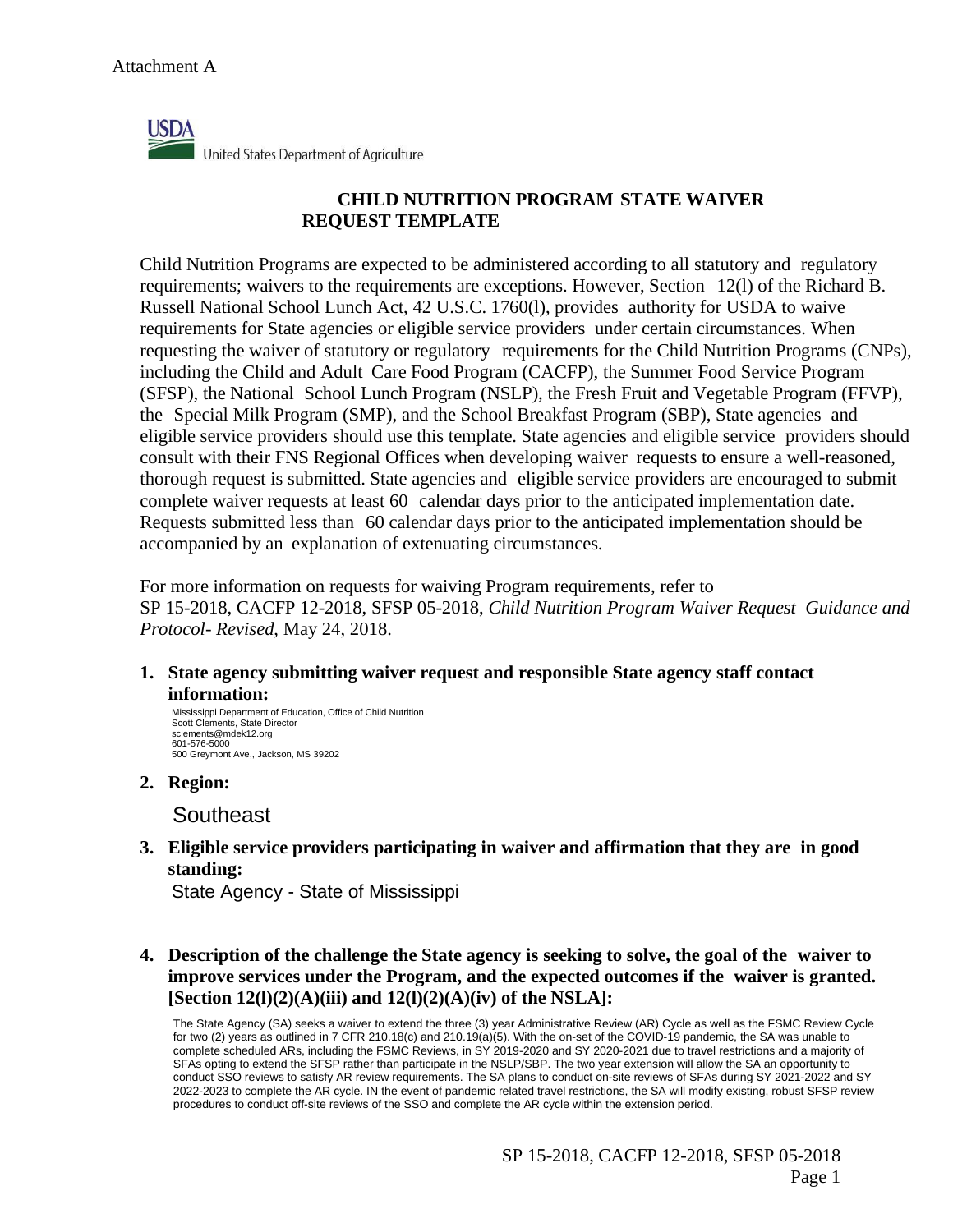**5. Specific Program requirements to be waived (include statutory and regulatory citations). [Section 12(l)(2)(A)(i) of the NSLA]:**

7 CFR 210.18(c) and 210.19(a)(5)

#### **6. Detailed description of alternative procedures and anticipated impact on Program operations, including technology, State systems, and monitoring:**

The State Agency will conduct a majority of the Administrative Reviews (AR) and FSMC Reviews through desk review minimizing the amount of work that will be done on-site as part of the AR and thus minimizing the potential spread of COVID-19. The SA will rely more heavily on the use of technology and staff will significantly reduce the amount of travel. Program integrity will not suffer, as all SFAs scheduled for the review will be reviewed by the end of the cycle (as extended through successful application of this waiver). Though SA methods of review will be modified to increase health and safety of all parties involved during the pandemic, all required areas of review will be covered.

#### **7. Description of any steps the State has taken to address regulatory barriers at the State level. [Section 12(l)(2)(A)(ii) of the NSLA]:**

The State Agency has modified operations to conduct a greater portion of the Administraive Review (AR) and FSMC Reviews off-site, however, it is still necessary to conduct portions of the Reviews on-site.

#### **8. Anticipated challenges State or eligible service providers may face with the waiver implementation:**

The unpredictability of the COVID-19 is a constant challenge to the SA and its efforts to monitor SFAs. The SA will put forth a good faith effort to complete all required reviews as quickly, efficiently, and thoroughly as possible when travel restrictions are lifted and SFAs return to the NSLP/SBP.

**9. Description of how the waiver will not increase the overall cost of the Program to the Federal Government. If there are anticipated increases, confirm that the costs will be paid from non-Federal funds. [Section 12(l)(1)(A)(iii) of the NSLA]:** The SA does not forsee any increase in the overall cost of program operations.

## **10. Anticipated waiver implementation date and time period:**

The 2020-2021 School Year (SY) marks the third (3rd) year of the current AR and FSMC Review cycle. The SA seeks to extend the cycle two (2) years, through the end of the 2022-2023 SY.

## **11. Proposed monitoring and review procedures:**

The SA will track all required reviews through the end of the cycle to ensure that all reviews are conducted and documented in accordance with SA procedure and USDA regulation.